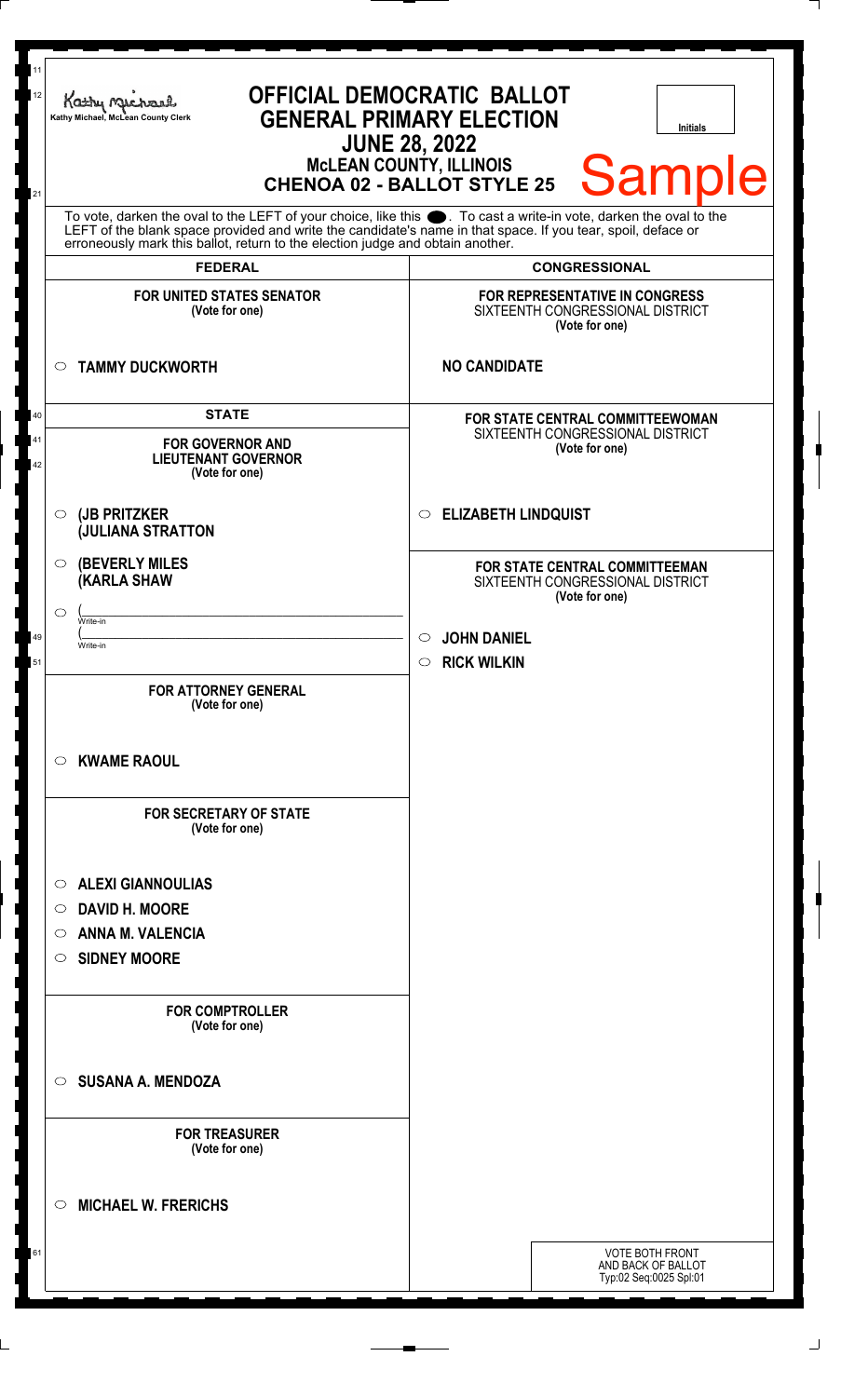|                                                                                                                            | <b>OFFICIAL DEMOCRATIC BALLOT - GENERAL PRIMARY ELECTION - JUNE 28, 2022</b>                                                        |
|----------------------------------------------------------------------------------------------------------------------------|-------------------------------------------------------------------------------------------------------------------------------------|
| <b>LEGISLATIVE</b>                                                                                                         | <b>JUDICIAL</b>                                                                                                                     |
| <b>FOR STATE SENATOR</b><br>FIFTY-THIRD LEGISLATIVE DISTRICT<br>(Vote for one)                                             | FOR JUDGE OF THE CIRCUIT COURT<br>ELEVENTH JUDICIAL CIRCUIT<br>(To fill the vacancy of the Hon. Scott Drazewski)<br>(Vote for one)  |
| <b>NO CANDIDATE</b>                                                                                                        | <b>NO CANDIDATE</b>                                                                                                                 |
| <b>REPRESENTATIVE</b>                                                                                                      |                                                                                                                                     |
| <b>FOR REPRESENTATIVE</b><br>IN THE GENERAL ASSEMBLY<br>ONE HUNDRED AND SIXTH<br>REPRESENTATIVE DISTRICT<br>(Vote for one) | FOR JUDGE OF THE CIRCUIT COURT<br>ELEVENTH JUDICIAL CIRCUIT<br>(To fill the vacancy of the Hon. Paul G. Lawrence)<br>(Vote for one) |
| <b>NO CANDIDATE</b>                                                                                                        | <b>NO CANDIDATE</b>                                                                                                                 |
| <b>COUNTY</b>                                                                                                              | <b>PRECINCT</b>                                                                                                                     |
| <b>FOR COUNTY CLERK</b><br>(Vote for one)                                                                                  | FOR PRECINCT COMMITTEEPERSON<br>CHENOA 02<br>(Vote for one)                                                                         |
| <b>LAURA McBURNEY</b><br>$\circ$                                                                                           | <b>NO CANDIDATE</b>                                                                                                                 |
| <b>FOR COUNTY TREASURER</b><br>(Vote for one)                                                                              |                                                                                                                                     |
| <b>NO CANDIDATE</b>                                                                                                        |                                                                                                                                     |
| <b>FOR COUNTY SHERIFF</b><br>(Vote for one)                                                                                |                                                                                                                                     |
| <b>NO CANDIDATE</b>                                                                                                        |                                                                                                                                     |
| <b>REGIONAL OFFICE</b><br>OF EDUCATION                                                                                     |                                                                                                                                     |
| FOR REGIONAL SUPERINTENDENT OF SCHOOLS<br>(DeWITT, LIVINGSTON, LOGAN AND McLEAN COUNTIES)<br>(Vote for one)                |                                                                                                                                     |
| <b>NO CANDIDATE</b>                                                                                                        |                                                                                                                                     |
| <b>COUNTY BOARD</b>                                                                                                        |                                                                                                                                     |
| <b>FOR COUNTY BOARD MEMBER</b><br><b>COUNTY BOARD DISTRICT 1</b><br>(Vote for not more than two)                           |                                                                                                                                     |
| <b>JANIS B. HOLLINS</b><br>$\circ$                                                                                         |                                                                                                                                     |
| <b>MARCIA S. BEAMAN</b><br>$\circ$                                                                                         |                                                                                                                                     |
|                                                                                                                            |                                                                                                                                     |
|                                                                                                                            |                                                                                                                                     |
|                                                                                                                            | YOU HAVE NOW<br><b>COMPLETED VOTING</b>                                                                                             |
|                                                                                                                            | VOTE BOTH FRONT<br>AND BACK OF BALLOT<br>Typ:02 Seq:0025 Spl:01                                                                     |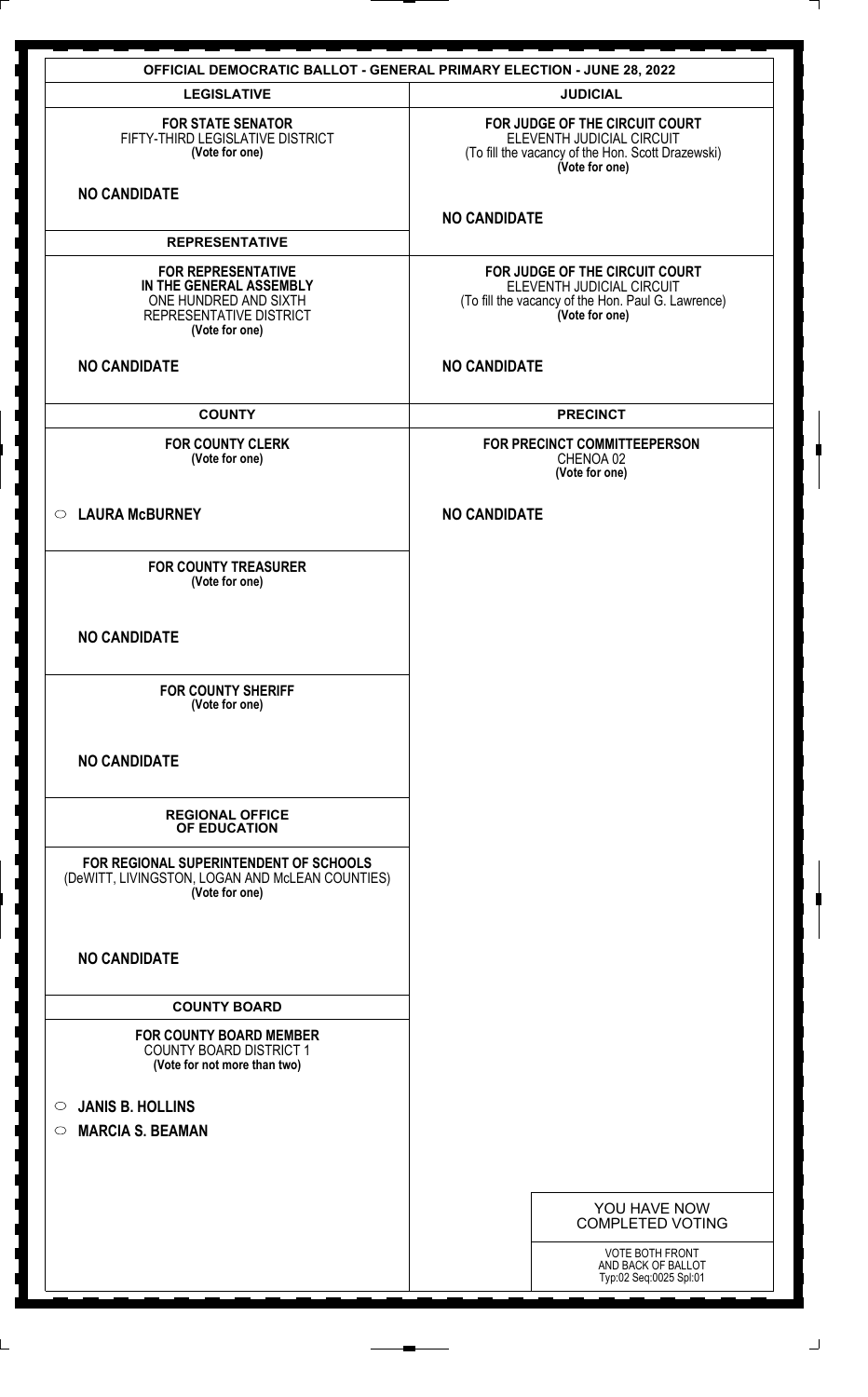| 12<br>21                                                                                                                                                                                                                                                                                                         | Kathy Me<br>Kathy Michael, McLean County Clerk<br><b>JUNE 28, 2022</b>                  | <b>OFFICIAL DEMOCRATIC BALLOT</b><br><b>GENERAL PRIMARY ELECTION</b><br><b>Initials</b><br><b>McLEAN COUNTY, ILLINOIS</b><br><b>Sample</b><br><b>CHENOA 02 - BALLOT STYLE 26</b> |
|------------------------------------------------------------------------------------------------------------------------------------------------------------------------------------------------------------------------------------------------------------------------------------------------------------------|-----------------------------------------------------------------------------------------|----------------------------------------------------------------------------------------------------------------------------------------------------------------------------------|
| To vote, darken the oval to the LEFT of your choice, like this section To cast a write-in vote, darken the oval to the LEFT of the blank space provided and write the candidate's name in that space. If you tear, spoil, defa<br>erroneously mark this ballot, return to the election judge and obtain another. |                                                                                         |                                                                                                                                                                                  |
|                                                                                                                                                                                                                                                                                                                  | <b>FEDERAL</b>                                                                          | <b>CONGRESSIONAL</b>                                                                                                                                                             |
|                                                                                                                                                                                                                                                                                                                  | <b>FOR UNITED STATES SENATOR</b><br>(Vote for one)                                      | FOR REPRESENTATIVE IN CONGRESS<br>SIXTEENTH CONGRESSIONAL DISTRICT<br>(Vote for one)                                                                                             |
|                                                                                                                                                                                                                                                                                                                  | <b>TAMMY DUCKWORTH</b><br>$\circ$                                                       | <b>NO CANDIDATE</b>                                                                                                                                                              |
| 40<br>41<br>42                                                                                                                                                                                                                                                                                                   | <b>STATE</b><br><b>FOR GOVERNOR AND</b><br><b>LIEUTENANT GOVERNOR</b><br>(Vote for one) | FOR STATE CENTRAL COMMITTEEWOMAN<br>SIXTEENTH CONGRESSIONAL DISTRICT<br>(Vote for one)                                                                                           |
|                                                                                                                                                                                                                                                                                                                  | (JB PRITZKER<br>$\circ$<br><b>JULIANA STRATTON</b>                                      | <b>ELIZABETH LINDQUIST</b><br>$\circ$                                                                                                                                            |
|                                                                                                                                                                                                                                                                                                                  | <b>(BEVERLY MILES)</b><br>$\circ$<br><b>(KARLA SHAW</b>                                 | FOR STATE CENTRAL COMMITTEEMAN<br>SIXTEENTH CONGRESSIONAL DISTRICT<br>(Vote for one)                                                                                             |
|                                                                                                                                                                                                                                                                                                                  | ⌒<br>Write-in                                                                           |                                                                                                                                                                                  |
| 49                                                                                                                                                                                                                                                                                                               | Write-in                                                                                | <b>JOHN DANIEL</b><br>$\circ$                                                                                                                                                    |
| 52                                                                                                                                                                                                                                                                                                               |                                                                                         | <b>RICK WILKIN</b><br>$\circ$                                                                                                                                                    |
|                                                                                                                                                                                                                                                                                                                  | <b>FOR ATTORNEY GENERAL</b><br>(Vote for one)                                           |                                                                                                                                                                                  |
|                                                                                                                                                                                                                                                                                                                  | <b>KWAME RAOUL</b><br>$\circ$                                                           |                                                                                                                                                                                  |
|                                                                                                                                                                                                                                                                                                                  | <b>FOR SECRETARY OF STATE</b><br>(Vote for one)                                         |                                                                                                                                                                                  |
|                                                                                                                                                                                                                                                                                                                  | <b>ALEXI GIANNOULIAS</b><br>$\circ$                                                     |                                                                                                                                                                                  |
|                                                                                                                                                                                                                                                                                                                  | <b>DAVID H. MOORE</b><br>$\circ$                                                        |                                                                                                                                                                                  |
|                                                                                                                                                                                                                                                                                                                  | <b>ANNA M. VALENCIA</b><br>$\circ$                                                      |                                                                                                                                                                                  |
|                                                                                                                                                                                                                                                                                                                  | <b>SIDNEY MOORE</b><br>$\circ$                                                          |                                                                                                                                                                                  |
|                                                                                                                                                                                                                                                                                                                  | <b>FOR COMPTROLLER</b><br>(Vote for one)                                                |                                                                                                                                                                                  |
|                                                                                                                                                                                                                                                                                                                  | <b>SUSANA A. MENDOZA</b><br>$\bigcirc$                                                  |                                                                                                                                                                                  |
|                                                                                                                                                                                                                                                                                                                  | <b>FOR TREASURER</b><br>(Vote for one)                                                  |                                                                                                                                                                                  |
|                                                                                                                                                                                                                                                                                                                  | <b>MICHAEL W. FRERICHS</b><br>◯                                                         |                                                                                                                                                                                  |
| 61                                                                                                                                                                                                                                                                                                               |                                                                                         | <b>VOTE BOTH FRONT</b><br>AND BACK OF BALLOT<br>Typ:02 Seq:0026 Spl:01                                                                                                           |